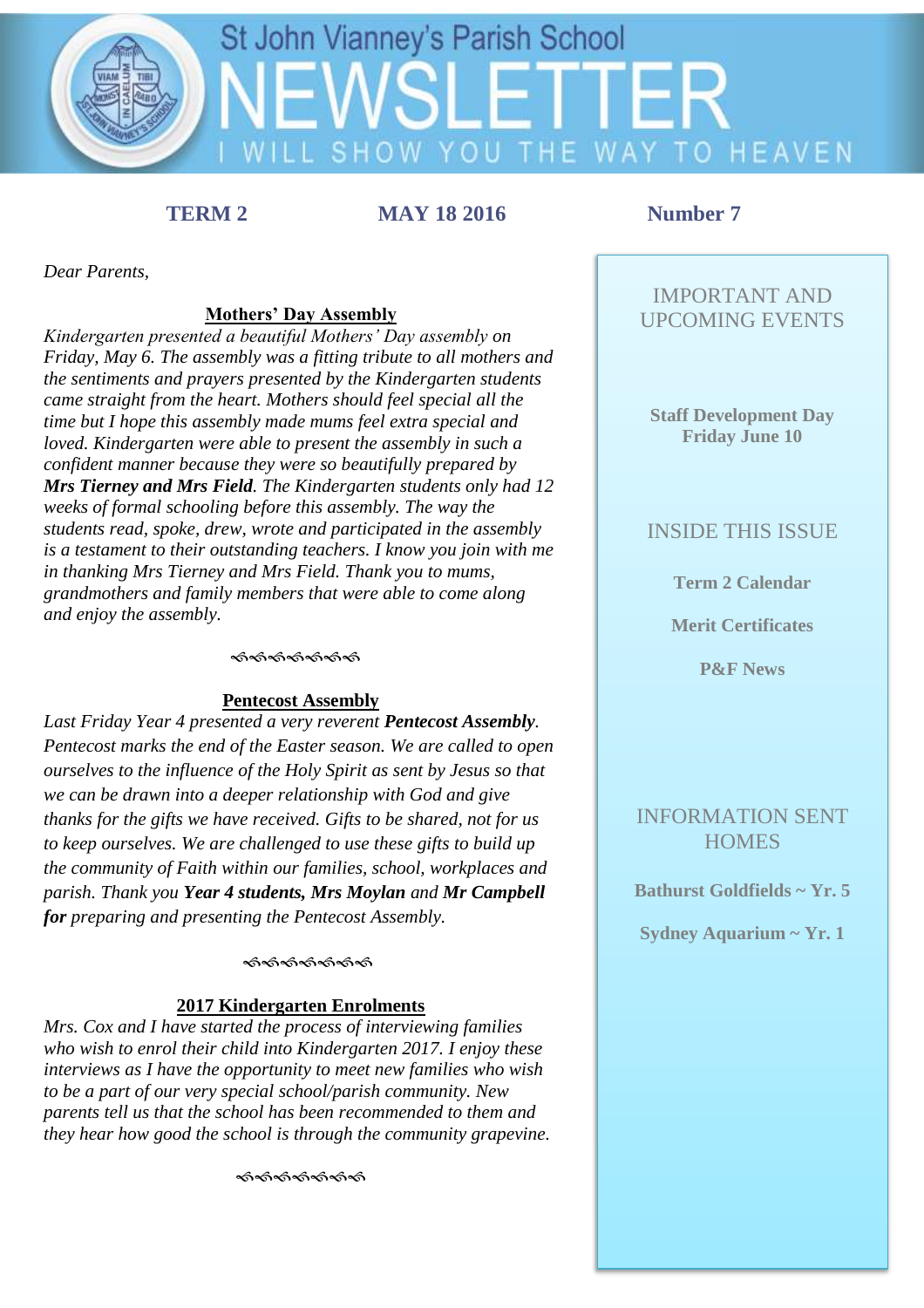# *Artificial Turf*

*As you are aware during the last holidays artificial turf was laid on the main playground area and the tree area. This project was funded by Catholic Education Diocese of Parramatta. (CEDP). This project has transformed our playground into a practical, all weather play area. The students love playing on the refurbished areas. Thank you to CEDP for funding this project.*

### ଏ ଏକ ଅବ୍ୟ ଅବ<del>୍ୟ</del>

### **Thank You**

*A big thank you to the P&F for organising the fits for the Mothers' Day Stall. Your efforts ensured the mums were spoilt with a quality gift on their special day.*

*Also, a big thank you to Miss K's Creations for providing the Mothers' Day morning tea.*

### ৼ৽৻৽৻৽৻৽৻৽৻৽৻

### **Winter Uniform**

*The students look stunning in their winter uniform. Thank you parents for ensuring the students wear the correct uniform as it instils a sense of pride in one's self and school. Any items of winter uniform suitable for donation to the Clothing Pool would be greatly appreciated. If, at any time, your child is wearing clothing that is not school uniform a note explaining why is required. A reminder that the tie is part of the winter uniform. Boys' socks and girls' tights should be navy blue.*

### ৼ৽৻ৼ৽৻৽৻৽৻

**Family Reflection:** 



**"Come Holy Spirit Make our ears to hear Make our eyes to see Make our mouths to speak Make our hearts to seek Make our hands to reach out And touch the work with your love". Amen Cardinal Newman** 

*God Bless Glenn Patchell Principal*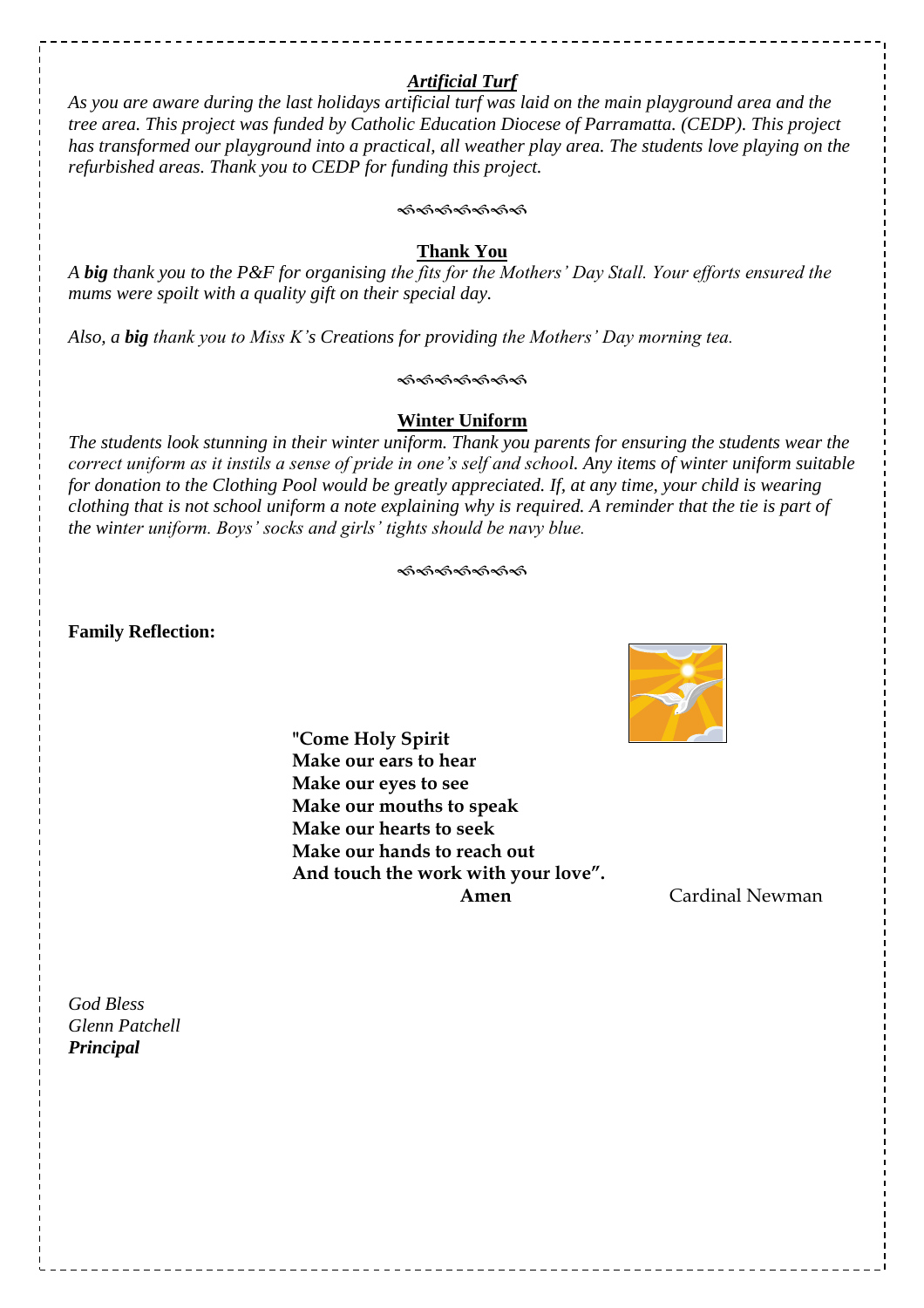# **STAFF DEVELOPMENT DAY**

# **FRIDAY JUNE 10**

# **Religious Education**

All staff will be attending this day which will be held off site.

**No school for students on this day.**

# **TERM 2 CALENDAR**

| Friday            | May 20      | 2.15pm Merit Assembly                                 |  |  |
|-------------------|-------------|-------------------------------------------------------|--|--|
|                   |             | Chess                                                 |  |  |
| Wednesday         | May 25      | Sydney Aquarium Excursion ~ Yr. 1                     |  |  |
| Thursday          | May 26      | 9.15am Parish Mass ~ Yrs. 3-6                         |  |  |
| Friday            | May 27      | Bathurst Excursion $\sim$ Yrs. 5                      |  |  |
|                   |             | 2.15pm Merit Assembly                                 |  |  |
|                   |             | Chess                                                 |  |  |
| Tuesday           | May 31      | (ICAS) Science Yrs. 3-6                               |  |  |
| Thursday          | June 2      | 9.15am Parish Mass ~ Yrs. 3-6                         |  |  |
| Friday<br>June 3  |             | 2.15pm Merit Assembly                                 |  |  |
|                   |             | Chess                                                 |  |  |
|                   |             | Pizza & Popper ~ P&F                                  |  |  |
| Thursday          | June 9      | 9.15am Parish Mass ~ Yrs. 3-6                         |  |  |
| Friday            | June 10     | <b>STAFF DEVELOPMENT DAY - No school for students</b> |  |  |
| Monday            | June 13     | <b>QUEEN'S BIRTHDAY - PUBLIC HOLIDAY</b>              |  |  |
| Tuesday-Friday    | June 14 -17 | (ICAS) Writing to take place this week ~Yrs. 3-6      |  |  |
| Wednesday         | June15      | (ICAS) Spelling Yrs. 3-6                              |  |  |
| Thursday          | June 16     | 9.15am Parish Mass ~ Yrs. 3-6                         |  |  |
|                   |             | Canberra Excursion ~ Yr. $6$                          |  |  |
| June 17<br>Friday |             | 2.00pm P&F Meeting ~ Staff Room                       |  |  |
|                   |             | 2.15pm Merit Assembly                                 |  |  |
|                   |             | Semester 1 Reports K-6 go home                        |  |  |
|                   |             | Chess                                                 |  |  |
| Thursday          | June 23     | 9.15am Parish Mass ~ Yrs. 3-6                         |  |  |
| Friday            | June 24     | 2.15pm Merit Assembly                                 |  |  |
|                   |             | Chess                                                 |  |  |
| Monday            | June27      | Parent/Teacher Conference Evening Session             |  |  |
| Thursday          | June 30     | 9.15am Parish Mass ~ Yrs. 3-6                         |  |  |
| Friday            | July 1      | 10.00am Student of the Term Assembly                  |  |  |
|                   |             | Noodles Day ~ $P\&F$                                  |  |  |
|                   |             | Winter Mufti                                          |  |  |
|                   |             | <b>LAST DAY OF SCHOOL</b>                             |  |  |

# **SCHOOL RESUMES FOR ALL STUDENTS ON MONDAY 18TH JULY**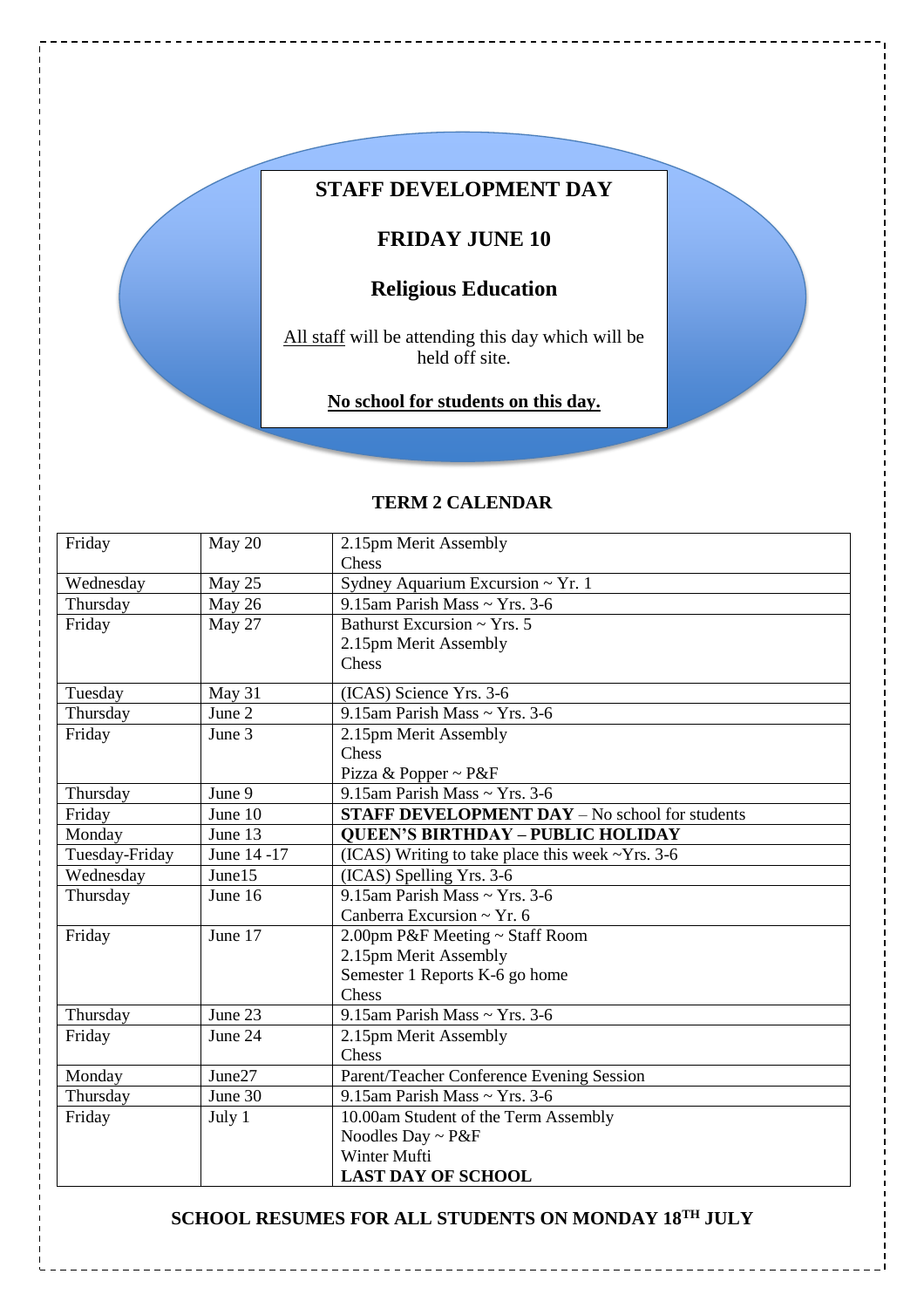# **MERIT CERTIFICATES Congratulations to the following Students:**

| KF         | Majella Nguyen<br><b>Tyenna Jimenez</b><br><b>John Abrigo</b><br><b>Elianah Balmeo</b><br><b>Gabriel Talione</b><br><b>Nathan Angelo</b>            | KT | <b>Sage Cheng</b><br><b>Stella-Rose Deluca</b><br><b>Nicole Maliwat</b><br><b>Niya Kanesh</b><br><b>Annabelle Muljono</b><br><b>Isaac Robertson</b>     |
|------------|-----------------------------------------------------------------------------------------------------------------------------------------------------|----|---------------------------------------------------------------------------------------------------------------------------------------------------------|
| <b>IBJ</b> | <b>Matthew Ochudzawa</b><br>Amelia Azzopardi<br><b>Aidan Feliciano</b><br><b>Andrew Ibrahim</b><br><b>Clare Ciappara</b><br><b>Adrienne Mahusay</b> | ID | <b>Alyssa Forster</b><br><b>Charlize Pascale</b><br><b>Boris Prokhorov</b><br><b>Isaac Bayada</b><br><b>Meghan Bartlett</b><br><b>Claire Mallett</b>    |
| 2C         | <b>Rhianna Bartlett</b><br><b>Mentweb Angelo</b><br><b>Jacob Magsalin</b><br><b>Helyna Nery</b><br><b>Ruby Black</b><br><b>Vicar Prasad</b>         | 2F | <b>Adia Aniano</b><br>Naomi Kaduthodil<br><b>Calvin Maningat</b><br><b>Nathan Ison</b><br><b>Airabelle Tuazon</b><br><b>Rachel DeLuca</b>               |
| 3A         | <b>Aidan Sad sad</b><br>Mariana Kayafis<br><b>Sandra Gorgees</b><br><b>Grace Chandler</b><br><b>Jerrell Marticio</b><br>Sophia Madrid               | 30 | <b>Pedrito Gatbonton</b><br><b>Jose Abrigo</b><br><b>Izabel Jerez</b><br><b>Charlize Mahusay</b><br><b>Tristan Javaluyas</b><br><b>Ethan Micallef</b>   |
| 4C         | <b>Julien Bernard</b><br><b>Lincoln Nunez</b><br><b>Grace Boktor</b><br><b>Jackson Malouf</b><br><b>Basil Joseph</b><br><b>Louise Feliciano</b>     | 4M | <b>Jairo Arispe</b><br><b>Hunter Black</b><br><b>Naomi Girgis</b><br><b>Lucas Perez</b><br><b>Noah Coupe</b><br><b>Jenzel Rindfleish</b>                |
| 5HJ        | <b>Dice Duckmanton</b><br><b>Tiana Flores</b><br><b>Willson Go</b><br><b>Reese Nunez</b><br><b>Benjamin Filippi</b><br>Leia Paltoo                  | 5R | <b>Paulo Ibanez</b><br><b>Sebastian Franjic</b><br>Leila Mamaril<br><b>Baiden Ngige</b><br><b>Dominique De Guzman</b><br>Victoria-Rose Bayada           |
| 6M         | Nirvana Prasad<br><b>Alicia Singh</b><br><b>Christopher Chrysanthou</b><br><b>Owen DeLuca</b><br><b>Shanelle Gumogda</b><br><b>Anna Javier</b>      | 6R | <b>Cameron Cunningham</b><br><b>Kirsten Bermudez</b><br><b>Tegan Blanche</b><br><b>Memphis Canicula</b><br><b>Clara Nourdine</b><br><b>Jesua Arispe</b> |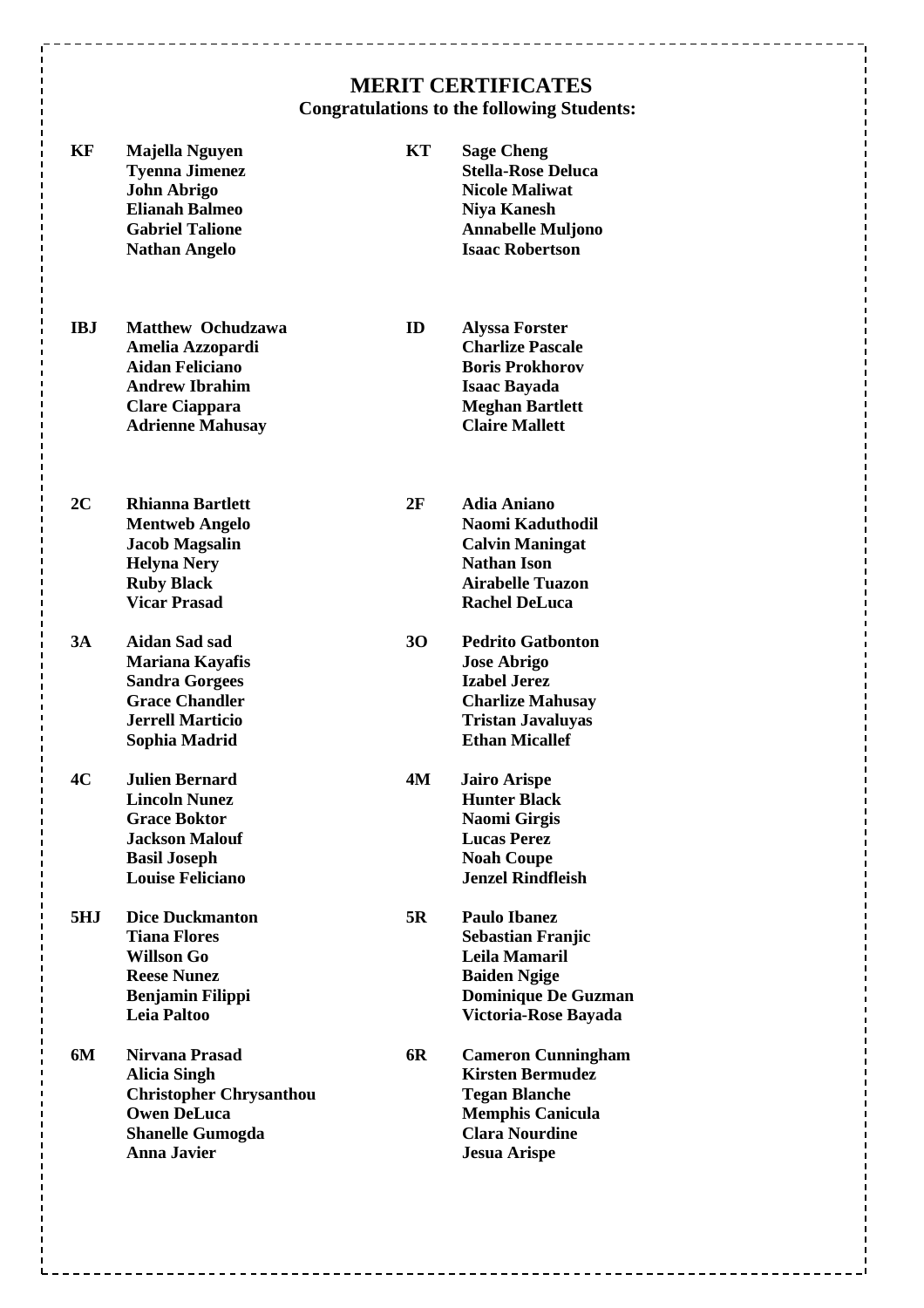# **LIBRARY NEWS**

# **2016 Primer's Reading Challenge**

The following students have completed the 2016 Premier's Reading Challenge.

Congratulations to**: Clare Ciappara, Zara Lobo, Ethan Frendo, Lucy Ciappara, Eliana Frendo. Khodi Azzopardi, Grace Boktor, Stella-Rose Deluca, Jonathan Buttigieg, Matthew Buttigieg, and Chanel Morales.**

Well done!!

Mrs. Cheryl Kersivien **Teacher/Librarian**

# **DIOCESAN CROSS COUNTRY**

Congratulations to the 2016 Cross Country team that represented St. John Vianneys at the Diocesan Country which was held at Eastern Creek on 3rd May. They all performed extremely well in the hot conditions.

The competitors were:

**Noah Coupe, Jamie Lavender, Liam Robertson, Max Konstantinoff, Daniel Sinclair, Ben Filippi, Dominic Mercado, Jared Cruz, Edward Paul, Kirolos Philips, Cameron Cunningham, Aidan Mercado, Jesua Arispe, Charlize El-Boustani, Anastasia Prokhorov, Amayah Burns, Shanelle Gumogda and Giselle Quigg.**

# **JOB WELL DONE!!!**

Thank you to the parents for your support especially the ones who volunteered to assist on the day. A special thanks to **Mr Campbell** for managing the team.

**ALSO**

Congratulations to **Cameron Robertson** for being selected in the MacKillop Rugby Union squad. Cameron will be competing in the NSWCPS trials which will be held at Forbes in June. We wish him the best of luck.

Margaret Hancock **Sports Coordinator**

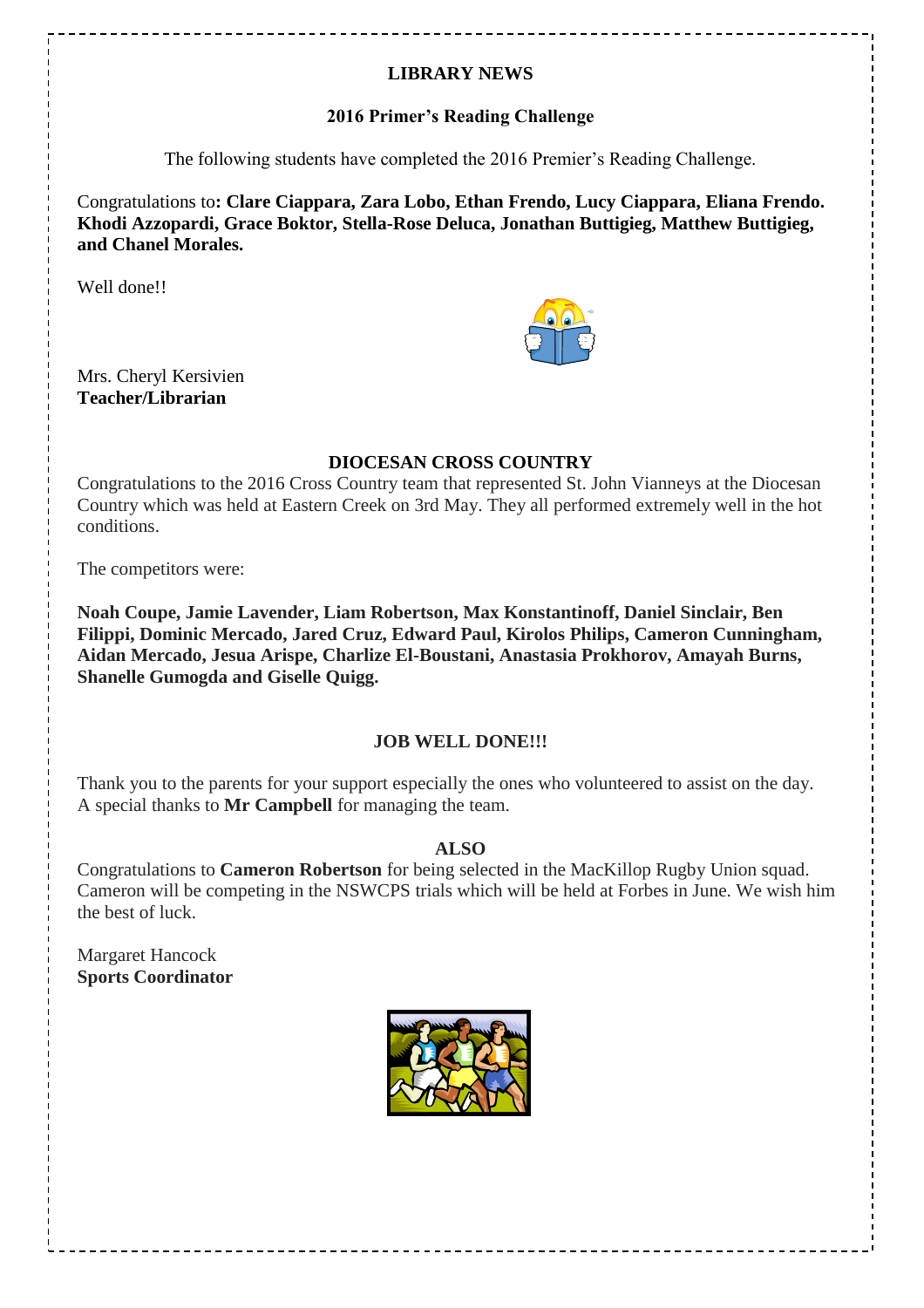### **STUDENT LATE NOTE**

Any student arriving after 8.55am needs to have a late arrival note **FILLED IN BY A PARENT AT THE OFFICE.** The late note stays in the office until it is entered into the new student data system and then passed onto the classroom teacher.

Students who arrive late, whose parents do not fill out the late form, will be entered into the data system as not having a legitimate reason for being late.

ৼ৽৻ৼ৽৻৽৻৽৻৽৻৽৻৽৻

### **ENROLMENTS 2017**

Enrolment Forms for Kindergarten 2017 are now available from the office.

### <del>๛</del>๛๛๛๛๛๛

### **TERM 2 SCHOOL FEE ACCOUNT**

Accounts will be posted out by the Catholic Education Office from May 3. Fees are payable by **Thursday, May 30.** Please contact Mrs Fletcher, **before the due date,** if you are unable to finalise your account. Payment of fees can be paid by Eftpos, Bpay, Postbill, Cash and Cheque.

<del>֍֍֍֍֍֍֍</del>

**SUPERVISION** ~ Morning supervision from 8.30 am. I ask you to ensure that your child is not at school before 8.30 am as there is NO supervision before this time. School finishes at 3.00pm and children should be picked up promptly. Afternoon supervision in the amphitheatre finishes at 3.30pm.

### ৼ৽৻ৼ৻ৼ৻ৼ৻

**MOBILE TELEPHONES ~** We request that no mobile phones be brought to school. If your child needs it for safety reasons e.g. walks home alone, please send a note to the classroom teacher. In such circumstances the phone will be handed to the office in the morning by the student and collected by the student in the office at 3.00pm.

ৼ৽৻৽৻৽৻৽৻৽৻৽৻৽৻৽৻

**COMMUNICATION ~** Staff value communication with parents and welcome the opportunity to meet. If you wish to meet with a staff member please make an appointment through the office for a mutually convenient time.

ଏ କ୍ୟାକ୍ତ କରା କରା କରା କରା <u>କରା କରା କରା କରା କ</u>ରା

### **SCHOOL BANKING**

Please note we no longer handout tokens. Once you have made 10 deposits please send in your reward coupon.

Please make sure **correct name and classes** are on your child's bank deposit book.

Thank you.

Anna Cruz **Banking Co-ordinator**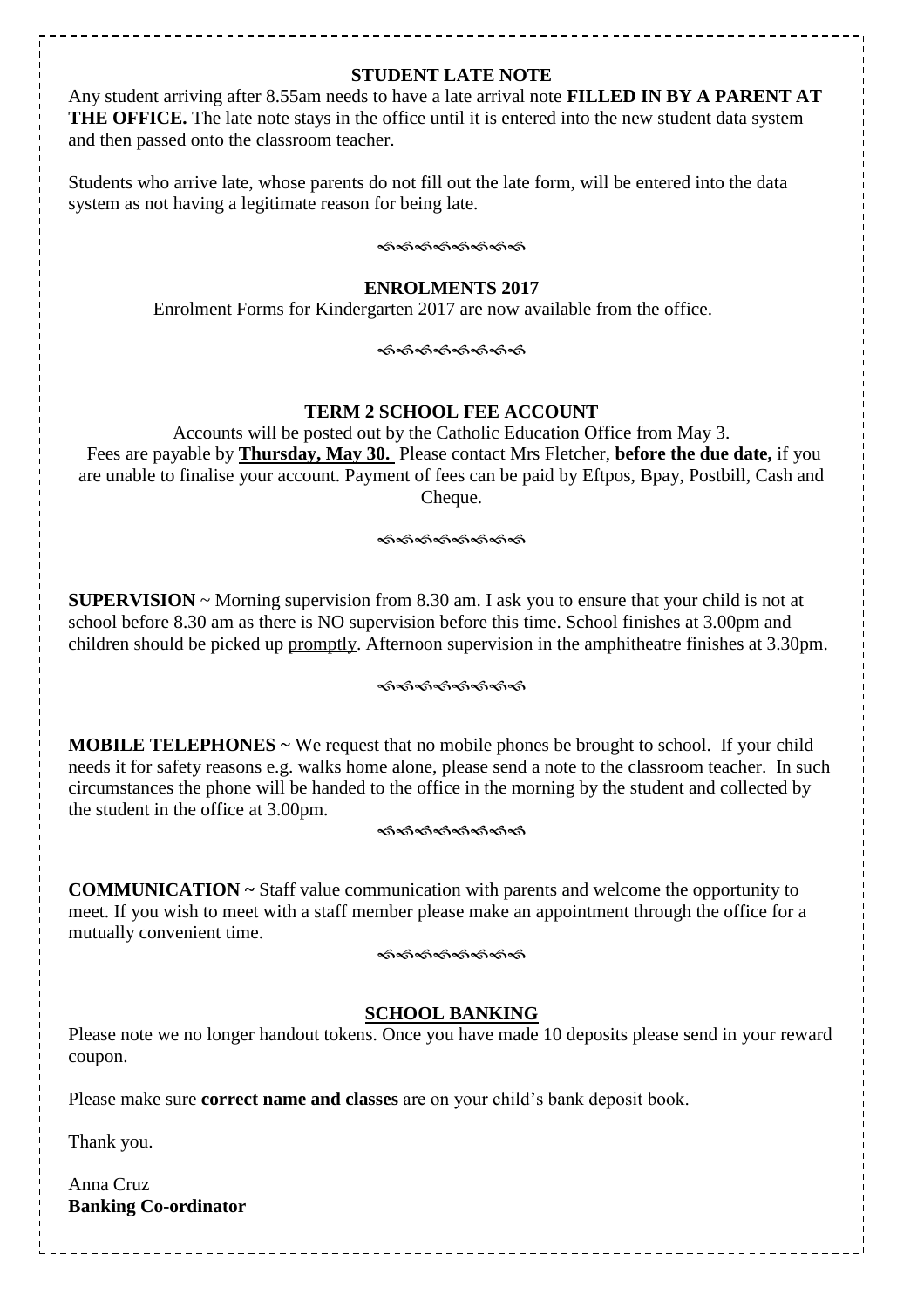### **PARENTS & FRIENDS NEWS**

| <b>DATE</b>                 | <b>TIME</b>        | <b>EVENT</b>                              |
|-----------------------------|--------------------|-------------------------------------------|
| Friday $3rd$ June           | Lunchtime          | Pizza & Popper Stall                      |
| Friday $17th$ June          | 2:00 <sub>pm</sub> | <b>P&amp;F</b> Meeting                    |
| Friday $1st$ July           | 9:00am             | Winter Muffti Day – Beanie, Scarf, Gloves |
| Friday 1 <sup>st</sup> July | Lunchtime          | Noodle Stall                              |

# *Mothers' Day Stall*

This year's Mothers' Day stall was a great success. It was wonderful to see all the children carefully choosing gifts for their mums and grandmothers that they knew they would really love. The P&F hope that all the special mums and grandmothers enjoyed the gifts they received. The stall raised a fantastic profit of \$1153.88. This money will be put towards the year 6 entries into operation art and more picnic tables for the outside playground. The P&F would like to thank the following wonderful volunteers who helped to sell the gifts at the stall**: Maria Macabenta, Carmen Frendo, Maryanne Vella, Charlene Cutajar, Melissa Azzopardi, Cheryl Morales, Tatjana Prokhorov, Fiona Dela Cruz, Janelle Deluca and Sheena Norris.** Your help enabled the stall to run smoothly and quickly so thank you.

## *Pizza & Popper Stall*

The Pizza & Popper stall date has changed and will now be held on Friday  $3<sup>rd</sup>$  June so that year 5 can also enjoy this special lunchtime treat. Pizza slices will cost \$2 a slice and the children can choose between cheese or ham and cheese for the pizza toppings. Poppers will also be sold for \$1. Order notes will be sent home with your child shortly. Volunteers to help on this day would be greatly appreciated, if you can spare any amount of time to help that would be wonderful. Please put your details on the note that will go home with your child.

## *Winter Muffti and Noodle Day*

On the last day of term the P&F will be holding a winter mufti day where for a gold coin donation the children can wear their colourful and fun beanies and /or scarves and /or gloves to school and then at lunch they can enjoy a nice warm cup of noodles. Notes will be sent home with information closer to the date.

### *Entertainment Book Fundraising*

The new Entertainment Books are here! Members will again be able to choose between the traditional Book or the Digital Membership. Sydney Greater West will cost \$65 each or Sydney & Sydney North will cost \$70 each. To order your Book or your Digital Membership please go to: <http://www.entbook.com.au/21597D2>

Thank you for your support! 20% from each membership sold contributes to our fundraising.

## **Next P & F Meeting – Friday 17th of June at 2pm, Staffroom.**

The next P&F meeting is on Friday 17<sup>th</sup> June at 2pm. It would be lovely to see some new faces. Come along and hear some insights about what is happening at school. The conversation is always lively and the parking is great at 2pm. Grandparents and extended family are always welcome.

## **The Good Guys – Prospect**

The Good Guys Prospect provide SJV with vouchers redeemable in their shop from parents and friends who mentioned the school when they purchased items. Please be sure to mention SJV at the cash register.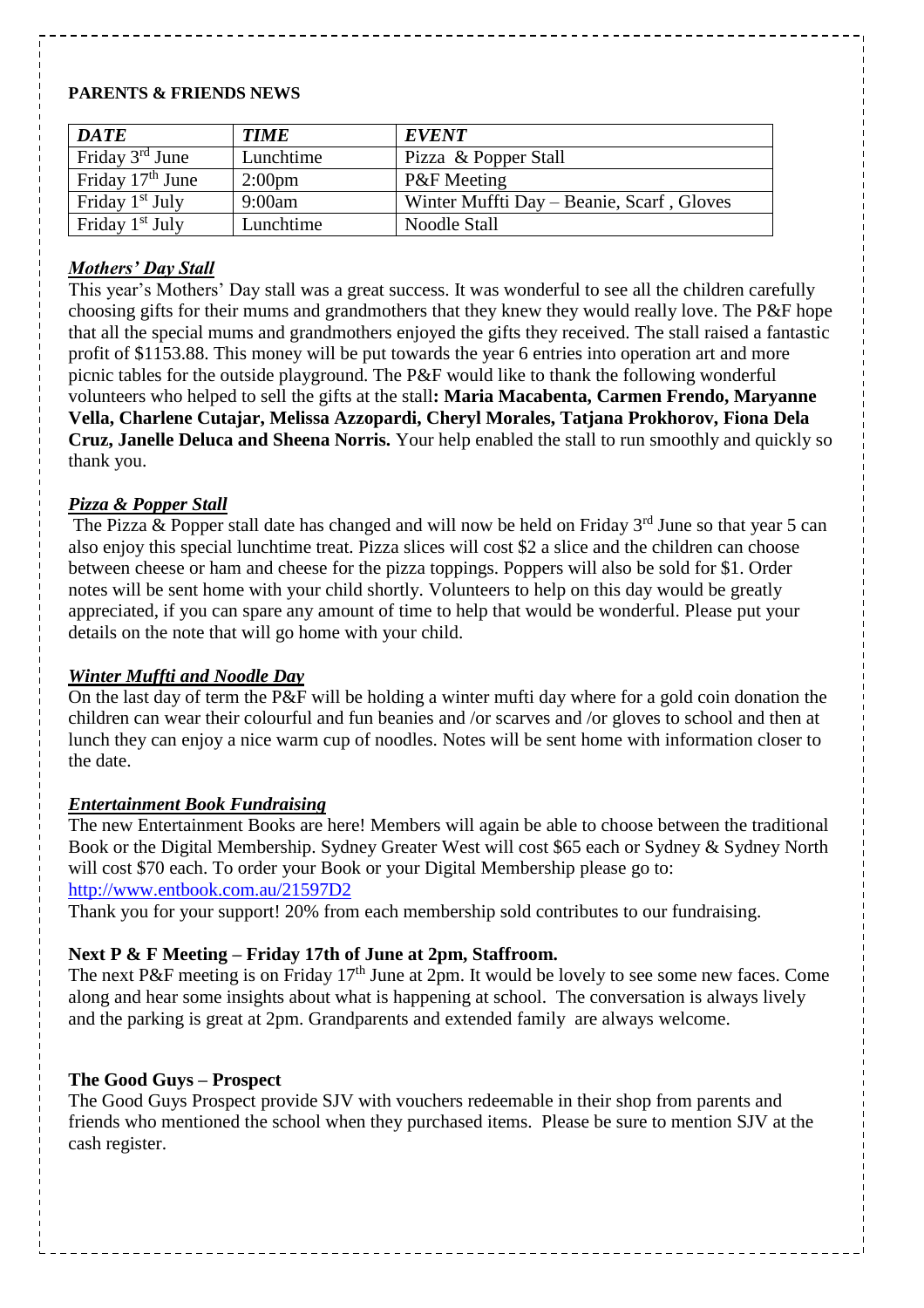# **Staying In Touch**



You can stay in touch with news and events, contribute your ideas and helpful contacts through our "**SJV Parents & Friends"** page on Facebook.

Narelle Sinclair *P & F Secretary* **[sjv.pandf@gmail.com](mailto:sjv.pandf@gmail.com)**

နှစ်ဆိုဆိုဆိုဆိုဆိုဆို

### **CLOTHING POOL ~ Open every second Monday**

The clothing pool will be open on **Monday, 30th May 2.30-3.00pm** operating from the old canteen. We are in desperate need of uniform items, summer or winter, in good condition. Thank you for your donations, a reminder that the clothing pool **only accepts school uniform items.** Please leave items at the school office. Thank you.

ৰ্জক্ষিকৰ্জক্ষিকৰি

# **COMMUNITY NEWS**

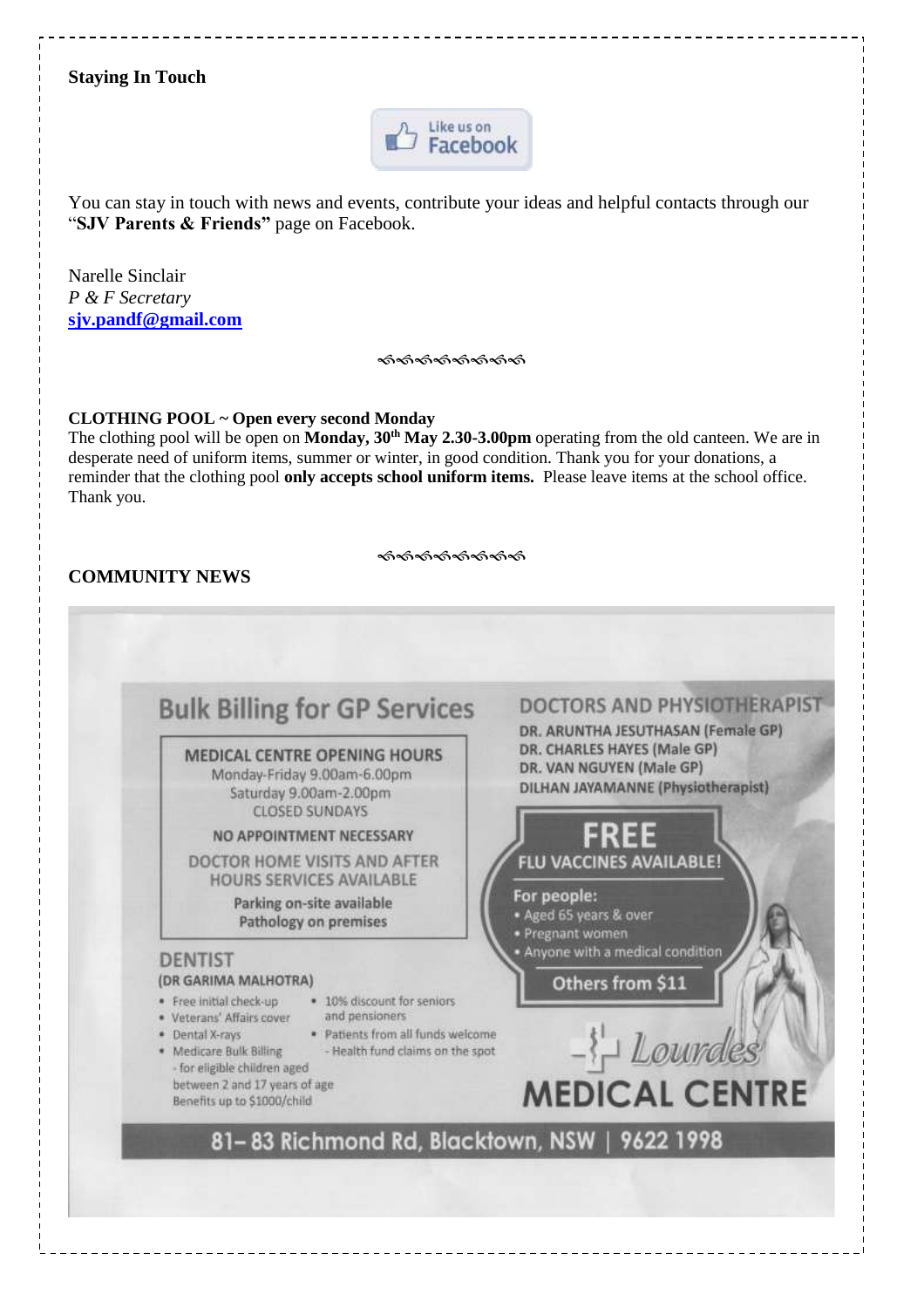*Lourdes Medical & Dental Centre* 81-83 Richmond Road, Blacktown NSW 2148 [www.lourdesmedical.com.au](http://www.lourdesmedical.com.au/) 9622 1998

# **ATTENTION PARENTS**

The Government has announced its intention to close the Child Dental Benefits Schedule from 1 July 2016.

The closure of this program is subject to the passage of legislation. Once the changes to the legislation have been finalised, confirmation of the program's closure will be made available.

Eligible children will need to receive dental treatment before 1 July 2016 if they wish to access benefits under the Child Dental Benefits Schedule before its intended closure. Dental benefits will not be paid under the Child Dental Benefits Schedule for any services provided from 1 July 2016.

The Child Dental Benefits Schedule will close for all patients from 1<sup>st</sup> July 2016.This means that you will not be able to access the Child Dental Benefits Schedule on or after this date even if you have any money left in your account. **The cost of any dental service provided on or after this date will need to be met by you.**

Patients already accessing care under the program may wish to discuss the impact of this change with their [dentist.](http://www.health.gov.au/internet/main/publishing.nsf/Content/childdental)

Please feel free to contact us if you have any enquiry for your child's eligibility for the scheme.

To make an appointment for your child please call 9622 1998.

We look forward to seeing you soon.

Regards,

Lourdes Dental Centre Blacktown